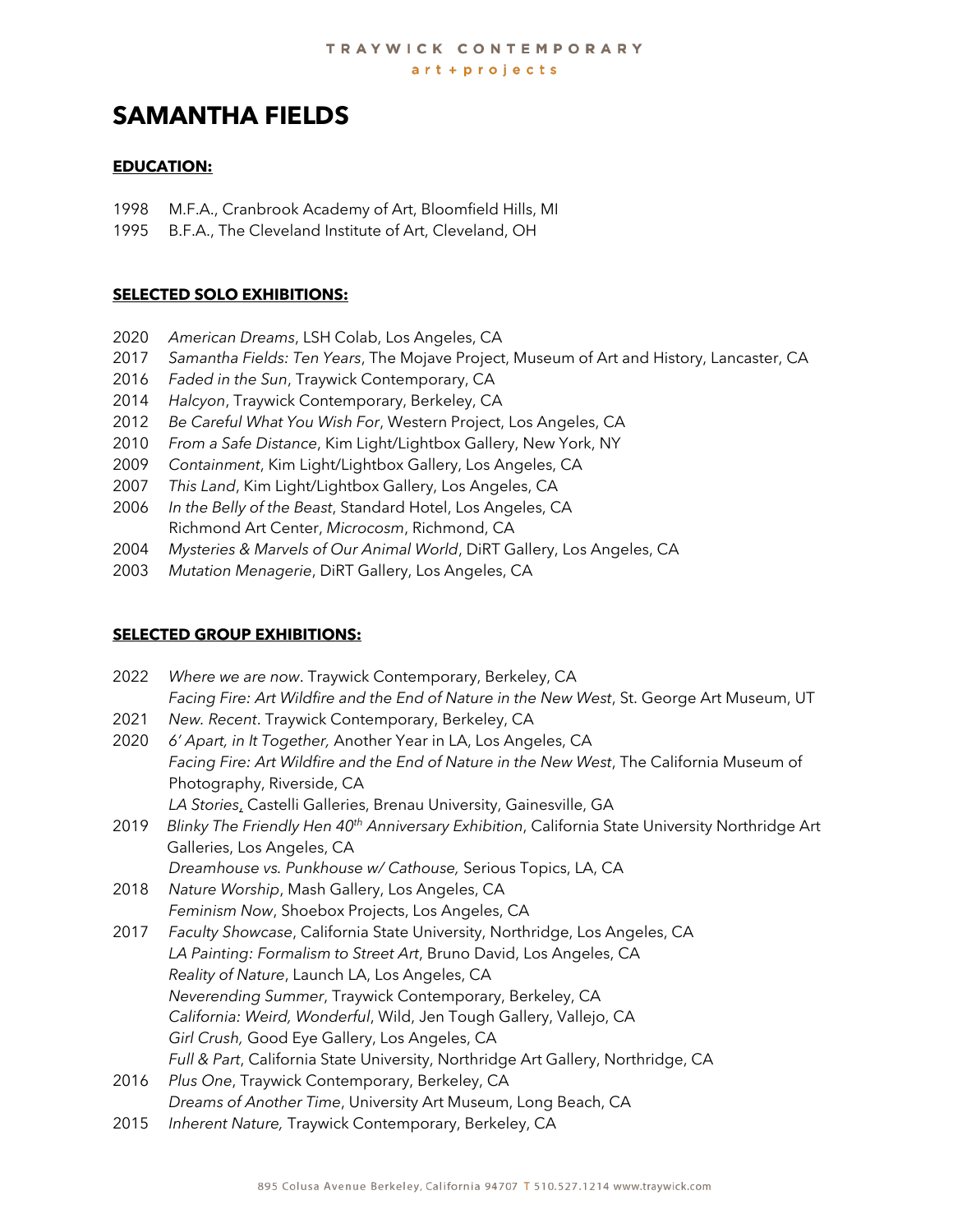# **SELECTED GROUP EXHIBITIONS, cont.:**

| 2014 | 11 Years, Anniversary Show, Western Project, Culver City, CA                                                          |
|------|-----------------------------------------------------------------------------------------------------------------------|
|      | Transmissions, Marin Community Foundation, Marin, CA                                                                  |
| 2013 | Transmissions, Marin Community Foundation, Novato, CA                                                                 |
|      | City of Los Angeles 2013 Individual Artist Fellowship Exhibition, Los Angeles Municipal Art Gallery,<br>LA, CA        |
|      | Millennial Abstractions, Marin Community Foundation, Novato, CA                                                       |
|      | Dangerous Beauties, the Sturt Haaga Gallery at Descanso Gardens, La Canada Flintridge, CA                             |
| 2012 | Materials + Process, Traywick Contemporary, Berkeley, CA                                                              |
|      | Painted Desert, Lancaster Museum of Art & History, Lancaster, CA                                                      |
|      | Landscape & Architecture_Irvine Fine Art Center, Irvine, CA                                                           |
|      | Painting (Los Angeles), Another Year in LA, LA, CA                                                                    |
|      | 10 Years LA @ Foundation Kaus Australis, Prospectus, LA, CA                                                           |
| 2011 | Triangulation, California State University West Gallery, Northridge, CA                                               |
|      | No Object is an Island, Cranbrook Academy of Art Museum, Detroit, MI                                                  |
|      | Art & Ecology, On Seeing Column, Huffington Post (online exhibition), curated by Annie Buckley                        |
|      | Laws of Attraction, Center for the Arts, Eagle Rock, Eagle Rock, CA                                                   |
|      | The Weight and the Magnitude, Andi Campognone Projects, Pomona, CA                                                    |
|      | My House is Your House, Statler Waldorf, Curated by Whitney Carter & Molly Larkey, Los                                |
|      | Angeles, CA                                                                                                           |
| 2010 | Altimetry, LAX International Airport, Terminal 1, curated my Mark Steven Greenfield, LA Dept. of                      |
|      | <b>Cultural Affairs</b>                                                                                               |
|      | It's All Around You_University of Laverne Gallery, Laverne, CA, Curated by Dion Johnson                               |
|      | Rebus Restructured, The Eagle Rock Center for the Arts, Eagle Rock, CA                                                |
|      | R.A.W. Pasadena Art Alliance Auction, The Brewery, Los Angeles, CA                                                    |
|      | Art for Haiti, Mandrake Bar, curated by Alex Couri, Los Angeles, CA                                                   |
|      | State of Equality, Benefit for Equity California, curated by Alex Couri, San Diego, CA                                |
|      | Fresh stART, Hangar One, Santa Monica California, curated by Seonna Hong, Santa Monica, CA                            |
|      | Center for the Arts Eagle Rock Benefit, CFAER, Eagle Rock, CA                                                         |
| 2009 | Eco-Logic_Cypress College Art Gallery, Los Angeles, CA, Curated by Patricia Watts                                     |
|      | Inside/Insight LA_ Mt. St. Marys College Art Gallery, Los Angeles, CA                                                 |
| 2008 | Group Show_Art House, Pacific Palisades, CA                                                                           |
|      | Southern Exposure, RubyGreen Gallery, Nashville, TN 2008                                                              |
|      | At The Brewery Project: The Finale, Armory Center for the Arts, Pasadena, CA                                          |
|      | Summer Mix, Lemberg Gallery, Birmigham, MI                                                                            |
|      | Tree Service, Domestic Setting, Mar Vista, CA, Curated by Jeanne Patterson & Michael Gold                             |
|      | Inlandia, Wignall Museum, Chaffey College, San Bernadino, CA                                                          |
|      | Air Apparent, Rio Hondo Community College, Rio Hondo, CA                                                              |
|      | Alma Matter, Kinkead Contemporary, Los Angeles, CA                                                                    |
|      | The Nature of LA, Traywick Contemporary, Berkeley, CA                                                                 |
|      | Pasadena Art Alliance Auction, Art Center Wind Tunnel, Pasadena, CA                                                   |
|      | RE:Present, LACE Annual Auction, Los Angeles Contemporary Exhibitions, Los Angeles, CA                                |
|      | ARTEcontemporaneROMA, Kim Light/Lightbox Gallery, Rome, Italy                                                         |
|      | NEXT Chicago Art Fair, Kim Light/Lightbox Gallery, Chicago, IL                                                        |
| 2007 | The Worlds Smallest Art Fair, Anna Kustera Gallery, New York, NY<br>abstraction & LANDSCAPE, 9810 Gallery, Irvine, CA |
|      | Green is the New Black, Melanee Cooper Gallery, Chicago, IL                                                           |
|      | Salon Nouveau, Galerie Enholm Englehorn, Vienna, Austria                                                              |
|      |                                                                                                                       |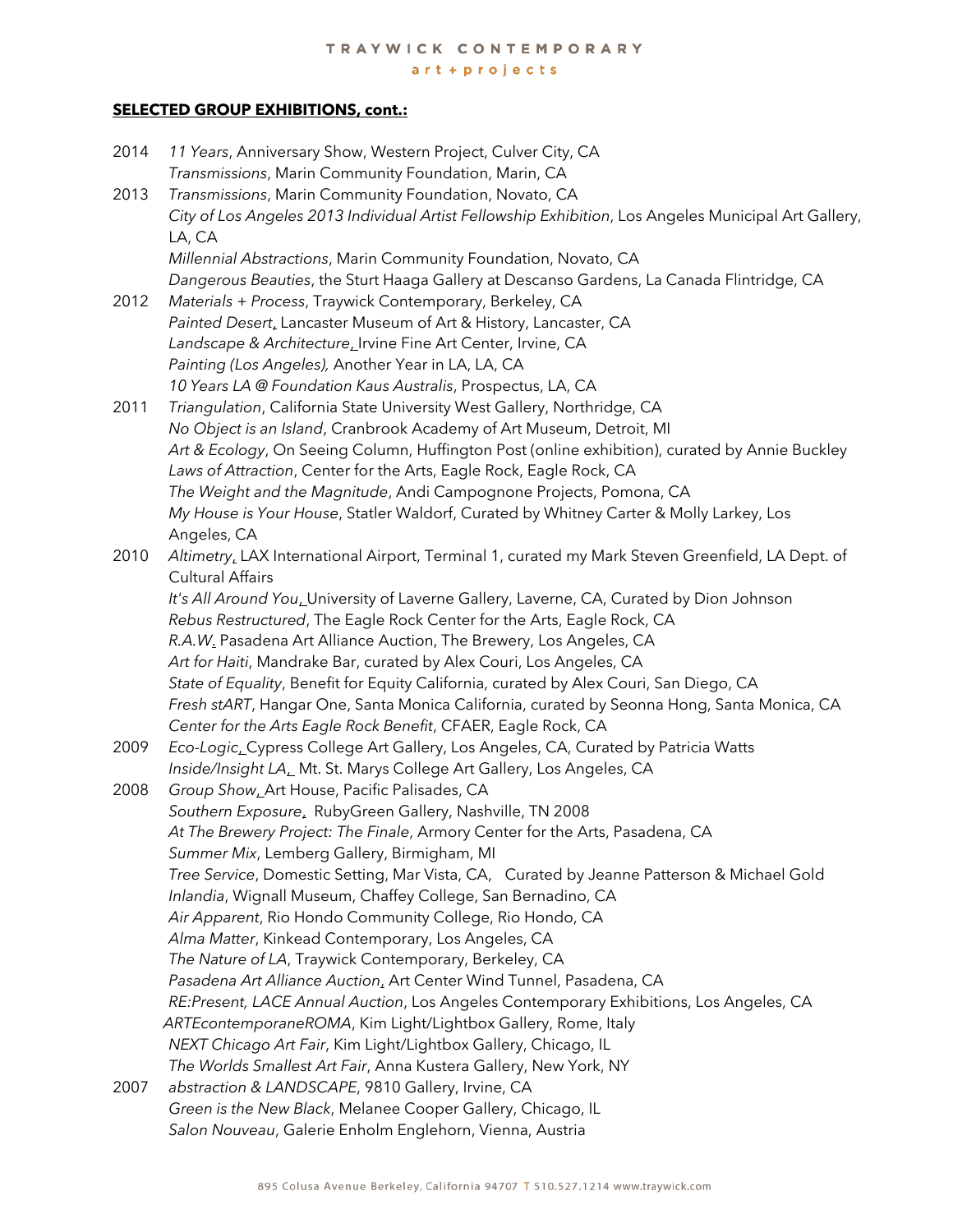# **SELECTED GROUP EXHIBITIONS, cont.:**

| 2007 | Outside, Cypress College Gallery, curated by Paul Paiement                                    |
|------|-----------------------------------------------------------------------------------------------|
|      | W.O.P. At the Brewery Project, Los Angeles, CA                                                |
|      | Haus Guests, At the Brewery Project, Los Angeles, CA                                          |
|      | Echoes: Women Inspired by Nature, Orange County Center for Contemporary Art, Santa Ana, CA    |
|      | Edge, California State University, Northridge, Northridge, CA                                 |
|      | LA in New York Art Fair, Kim Light/Lightbox Gallery, New York, NY                             |
| 2006 | Eco-Lux Art In Light of Ecology, Lightbox Gallery, Los Angeles, CA                            |
|      | Art Projects_06, Kim Light/Lightbox Gallery, London, UK                                       |
|      | Scope Art Fair, Kim Light/Lightbox Gallery, Miami, FL                                         |
| 2005 | Nightlights, Sabina Lee Gallery, Los Angeles, CA                                              |
|      | Pardners, Domestic Setting, Mar Vista, CA curated by Michael Gold                             |
|      | Bugology, Armory Center for the Arts, Pasadena, CA curated by Tricia Watts                    |
| 2004 | Tinseltown Too, Domestic Setting, Mar Vista, CA                                               |
|      | Bug-Eyed: Art, Culture, Insects, Turtle Bay Exploratorium, Redding, CA                        |
|      | REBEL REBEL, New Chinatown Barber Shop, Los Angeles, CA                                       |
|      | East-West Trading Post, New Chinatown Barber Shop, Los Angeles, CA                            |
| 2003 | Tinseltown, Domestic Setting, Los Angeles, CA                                                 |
|      | Free Range, California State University, Northridge, CA                                       |
|      | Minds Eye, Solway Jones Gallery, Los Angeles, CA Curated by Mery Lynn McCorkle                |
|      | Mind Trips, Forfest Festival, Czeck Republic                                                  |
|      | Shouts, Whispers, and Cheers, Mt. St. Marys College, Los Angeles, CA                          |
|      | Notebook, Pinkard Gallery MICA, Baltimore, Maryland                                           |
| 2002 | Flipping the Bird, Vox Populi Gallery, Philadelphia, PA                                       |
|      | Winter Solstice, Schomburg Gallery, Bergamot Station, Santa Monica, CA                        |
|      | Works for Young Collectors, Lemberg Gallery, Ferndale, MI                                     |
|      | 99 Dollar Show, Irvine Fine Arts Center, Irvine, CA                                           |
|      | Relative Objects, POST Gallery, Los Angeles, CA                                               |
|      | Cut and Paste, Pierce College, Woodland Hills, CA                                             |
|      | Zero Degrees, At The Brewery Project, Los Angeles, CA                                         |
| 2001 | 99 Dollar Show, Irvine Art Center, Irvine, CA Curated by Carl Berg                            |
|      | Contemporary Color Symbolism, Schomburg Gallery, Bergamot Station, Santa Monica, CA           |
|      | 100% Rag, POST Gallery, Los Angeles, CA                                                       |
|      | Re-Production, Lemberg Gallery, Birmingham, MI                                                |
|      | Glimpses of Perversion Stay With Us, Innerspace Gallery, Curated by Mark Housley              |
| 2000 | Large Window, Small Works, Susanne Hilberry Gallery, Birmingham, MI                           |
|      | Applauding Revolutionary Talent, Millard Sheets Gallery, Pomona, CA                           |
| 2000 | New American Talent, (traveled) Jones Center for Contemporary Art, TX, curated by David Pagel |
|      | Transit @ Aero & Co. presented by Leonardo Bravo, Los Feliz, CA                               |
|      | Haulin Ass, Perogi in L.A., Post Gallery, LA, CA curated, by Susan Joyce                      |
| 1999 | She Bugs Me/She Bugs Me Not, POST Gallery, LA, CA                                             |
|      | Broadcast, Eagle Rock Community Center, Eagle Rock, CA Curated by Kim Abeles                  |
|      | Cleveland Institute of Art Invitational, Cleveland Clinic, Cleveland, OH                      |
|      | Drawn Together, Reinberger Galleries, Cleveland, OH                                           |
| 1998 | Group Show, Swallow Gallery, Brooklyn, NY                                                     |
|      | Up to Date, Network Gallery, Pontiac, MI                                                      |
|      | Drawn Together, Reinberger Galleries, Cleveland OH,                                           |
|      | Thesis Show, Cranbrook Museum of Art, Bloomfield Hills, MI                                    |
|      |                                                                                               |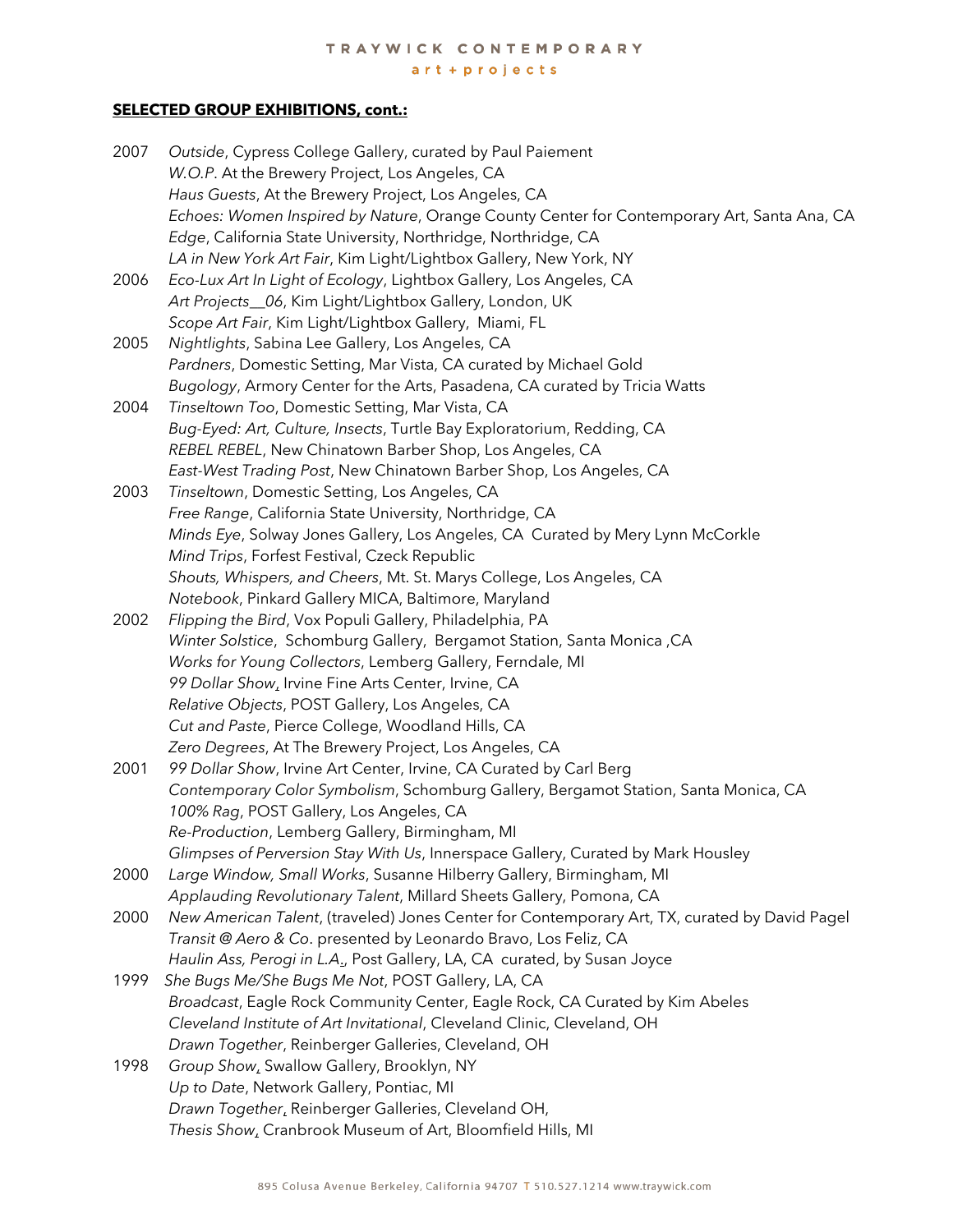#### TRAYWICK CONTEMPORARY art + projects

## **SELECTED PUBLICATIONS:**

Wood, Eve, *American Dreams*, Riot Material, 2020 Heitzman, Lorraine, *American Dreams or Ameican Nightmares*, Art and Cake, 2020 Nys-Dambrot, Shana, Art Pick: Samantha Fields, American Dreams, LA Weekly, 2020 *Facing Fire: Art, Wildfire and the End of Nature in the New West,* The Inlandia Institute, 2020 *Art For Your Ear*, Podcast, Co-Host with Danielle Krysa, 2019-Present Nys-Dambrot, Shana, *Meet an Artist Monday, Painter Samantha Fields*, LA Weekly, 2018 *Art & Life with Samantha Fields,* Voyage LA, 2018 Krysa, Danielle, A Big Important Book About Art, (Now With Women): Profiles of Unstoppable Female Artists, and Projects to Help You Become One, Running Press, 2018 Mattison, Leif, En Feministik Manifestation, Omkonst, June, 2018 Davis, Genie, Feminism Now at Shoebox Projects: An international Collaboration, Art and Cake, February 2018 *ZYZZYVA*, Fall Issue (cover) 2017 Nys Dambrot, Shana, *The Reality of Nature*, Huffington Post, September 2017 Brown, Betty Ann, *Forest Bathing at Launch LA*, Art and Cake, September 2017 Cheng, DeWitt, *Critic's Choice: Taking in Some Skyscapes*, East Bay Monthly, September 2016 Morris, Asia, *Two Los Angeles-based Artists Confront Family and Femininity in Dreams of Another Time,*  Long Beach Post, March 2016 Cheng, DeWitt, *Critic's Choice: Samantha Field's Show Brings Painterly Intervention to Photorealism*, East Bay Monthly, May 2014 Lutz, Leora, *Millennial Abstractions at the office of The Marin Community Foundations*, San Francisco Arts Quarterly, March 2013 Harnish, Tracey, *13 Questions for Samantha Fields*, Artweek LA.com, June 13, 2012 Donohue, Marlena, *Continuing and Recommended*, ArtScene, March 2012 Frank, Peter, *Be Careful What You Wish For*, Haiku Reviews, Huffington Post, March 2012 Melrod, George, *Eden is Burning*, Art ltd. Mar/Apr 2010 Melrod, George, *Unnatural Selection*, Art ltd. March 2009 Drohojowska-Philip, Hunter, *Samantha Fields: Storm Chaser*, Catalog Essay, Kim Light/LightBox, 2009\* Lee, Sasha, *Tree Service*, Beautiful Decay, July, 2008 O'Brien, John, *at the Brewery Project, 1993-2007: The Finale*, Catalog Essay, The Armory Center for the Arts Cheng, DeWitt, *The Nature of LA, Four Southerners Ponder the Human Condition*, East Bay Express, May 7, 2008 Lewis, Joesph, *Samantha Fields at Kim Light/Lightbox*, Art in America, Oct, 2007 Myers, Holly, *Hip, Without Forgoing Tradition*, Los Angeles Times, March 9, 2007 Katherine Sartorius, *Samantha Fields at Lightbox/Kim Light Gallery*, Artweek, May 2007 (Cover) Brown, Betty Ann, *ECHOES: Women Inspired by Nature*, Catalog Essay, Orange County Center for Contemporary Art, 2007\* Kinney, Tulsa, *No Direction Home*, Artillery, Vol 1 no. 6, summer 2007 Lewis, Louise, *EDGE*, Catalog Essay, California State University, Northridge, 2007\* Yurry, Carrie, *Echoes*, Artillery, Vol 1 no. 6, summer 2007 Buckley, Annie, *Nightlights at Sabina Lee Gallery*, ArtWeek, March, 2006 Brown, Betty Ann, *Art and Mass Media, (textbook),* Kendall Hunt Publishing Co, 2005 Nicholson, Peter, *Samantha Fields*, Lemonade Magazine, December, 2005 Calder, Diane, *Alison Foshee & Samantha Fields at DiRT*, ArtScene, November, 2004 Frank, Peter, *Pick of the Week, Also Recommended*, LA Weekly, 7-13, 2005 Watts, Tricia, *Bug Eyed, Art, Insects, Culture*, Catalog Essay, Turtle Bay Exploratorium, 2004\* Ollman, Leah, *Tastes of a Visual Smorgasbord*, Los Angeles Time, August 22, 2003